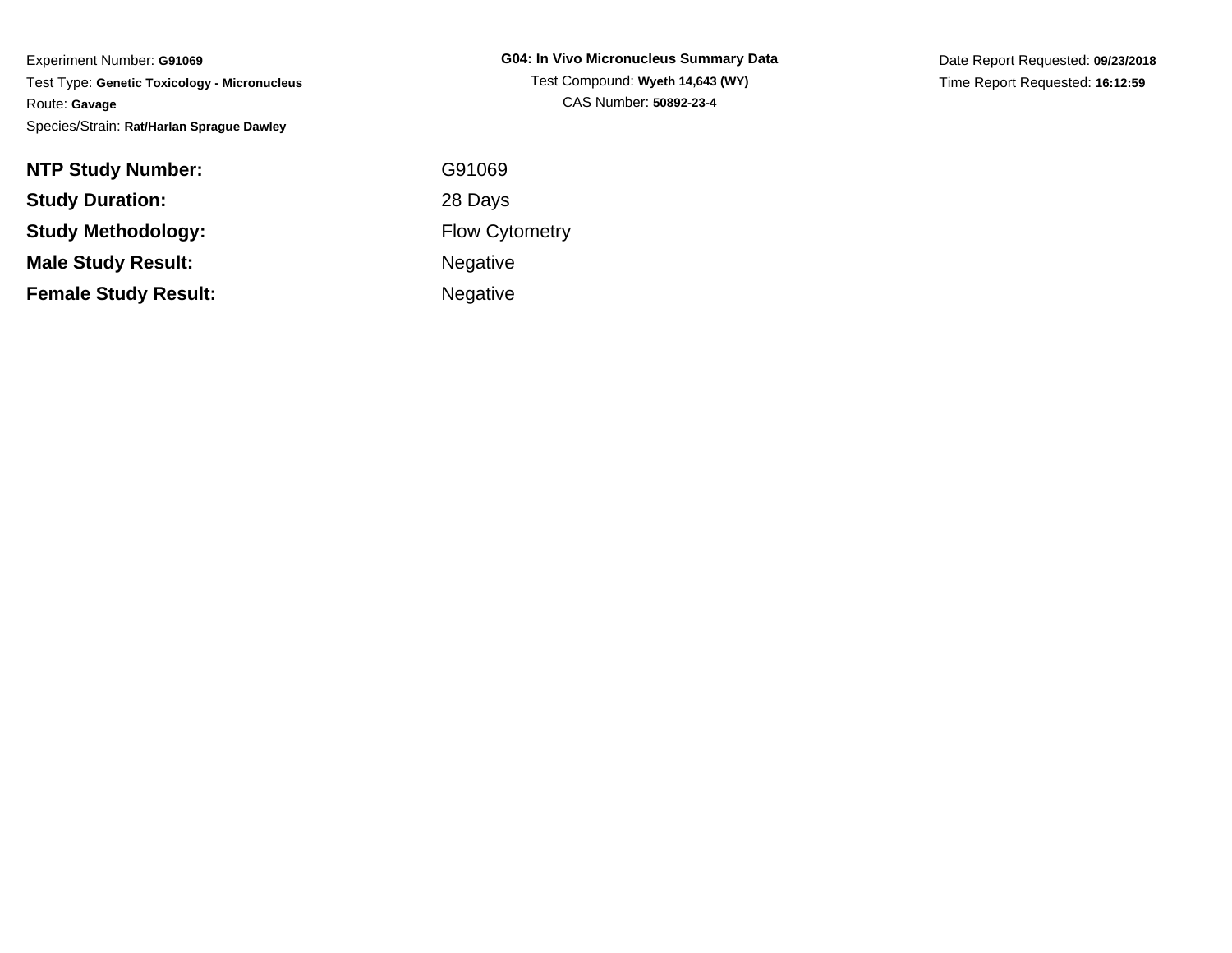## Experiment Number: **G91069**

 Test Type: **Genetic Toxicology - Micronucleus**Route: **Gavage**Species/Strain: **Rat/Harlan Sprague Dawley**

**G04: In Vivo Micronucleus Summary Data**Test Compound: **Wyeth 14,643 (WY)**CAS Number: **50892-23-4**

Date Report Requested: **09/23/2018**Time Report Requested: **16:12:59**

| Dose (mg/kg)                 | <b>MN PCE/1000</b> |                   |         | <b>MN NCE/1000</b> |                   |         | $%$ PCE           |         |
|------------------------------|--------------------|-------------------|---------|--------------------|-------------------|---------|-------------------|---------|
|                              | N                  | Mean $\pm$ SEM    | p-Value | N                  | Mean $\pm$ SEM    | p-Value | Mean $\pm$ SEM    | p-Value |
| Vehicle Control <sup>1</sup> | 5                  | $0.510 \pm 0.090$ |         | 5                  | $0.079 \pm 0.013$ |         | $0.974 \pm 0.053$ |         |
| 6.25                         | 5                  | $0.800 \pm 0.063$ | 0.0546  | 5                  | $0.161 \pm 0.035$ | 0.1308  | $0.759 \pm 0.022$ | 1.0000  |
| 12.5                         | 5                  | $0.860 \pm 0.202$ | 0.0503  | 5                  | $0.291 \pm 0.129$ | 0.0323  | $1.175 \pm 0.146$ | 0.2362  |
| 25.0                         | 5                  | $0.790 \pm 0.075$ | 0.0525  | 5                  | $0.120 \pm 0.026$ | 0.4647  | $1.083 \pm 0.068$ | 0.2490  |
| Trend p-Value                |                    | 0.0957            |         |                    | 0.1263            |         | 0.1101            |         |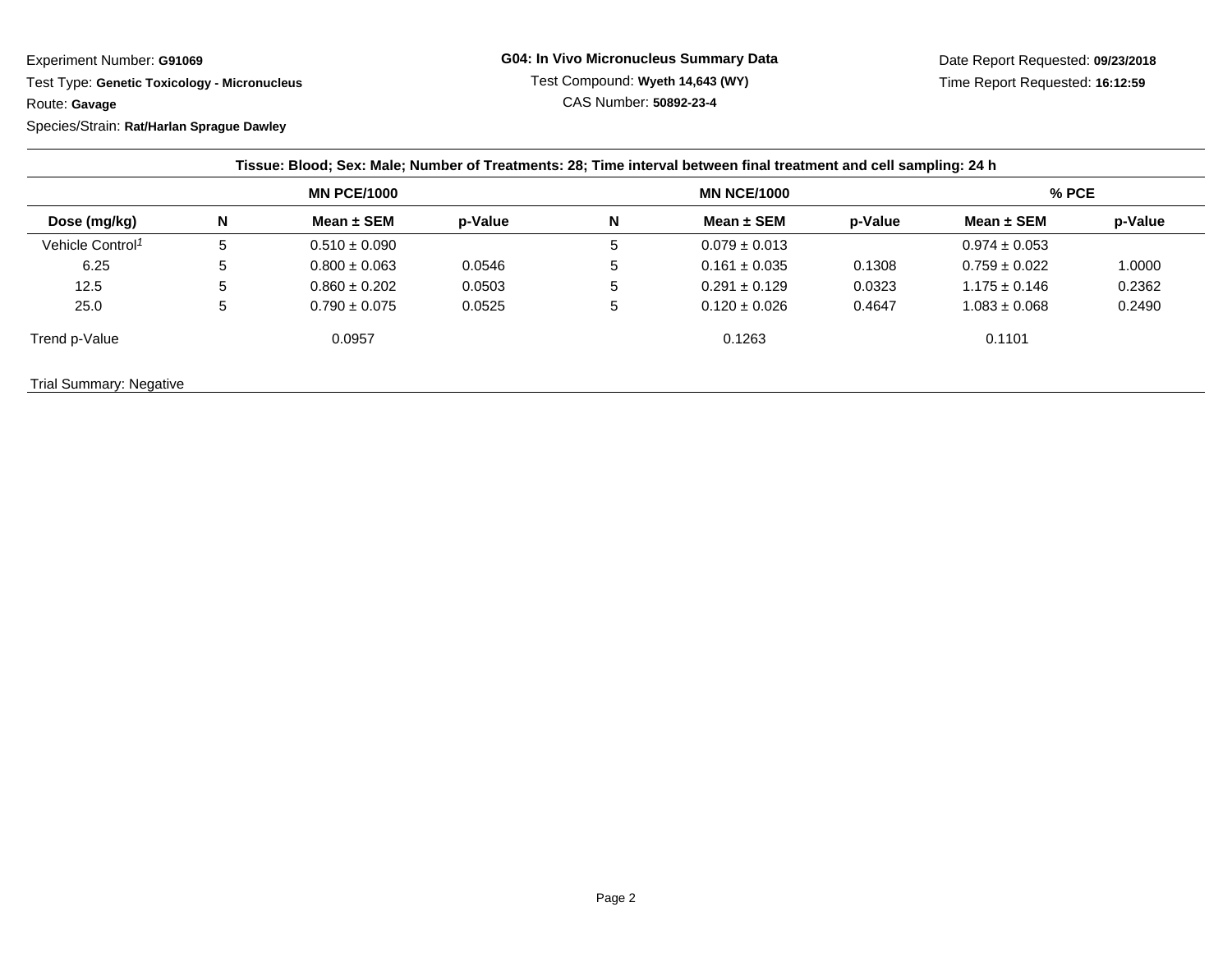Experiment Number: **G91069**

 Test Type: **Genetic Toxicology - Micronucleus**Route: **Gavage**Species/Strain: **Rat/Harlan Sprague Dawley**

**G04: In Vivo Micronucleus Summary Data**Test Compound: **Wyeth 14,643 (WY)**CAS Number: **50892-23-4**

Date Report Requested: **09/23/2018**Time Report Requested: **16:12:59**

| Dose (mg/kg)                 | <b>MN PCE/1000</b> |                   |         | <b>MN NCE/1000</b> |                   |         | $%$ PCE           |         |
|------------------------------|--------------------|-------------------|---------|--------------------|-------------------|---------|-------------------|---------|
|                              | N                  | Mean $\pm$ SEM    | p-Value | N                  | Mean $\pm$ SEM    | p-Value | Mean $\pm$ SEM    | p-Value |
| Vehicle Control <sup>1</sup> | b                  | $0.470 \pm 0.090$ |         | 5                  | $0.036 \pm 0.004$ |         | $1.104 \pm 0.089$ |         |
| 6.25                         | 5                  | $0.730 \pm 0.132$ | 0.1050  | .5                 | $0.057 \pm 0.006$ | 0.0557  | $0.950 \pm 0.086$ | 1.0000  |
| 12.5                         | 5                  | $0.577 \pm 0.073$ | 0.1273  | 5                  | $0.044 \pm 0.010$ | 0.8895  | $1.289 \pm 0.072$ | 0.1870  |
| 25.0                         | 5                  | $0.616 \pm 0.059$ | 0.1350  | 5                  | $0.040 \pm 0.005$ | 0.9457  | $1.401 \pm 0.112$ | 0.0525  |
| Trend p-Value                |                    | 0.2918            |         |                    | 0.4465            |         | $0.0134*$         |         |

Trial Summary: Negative